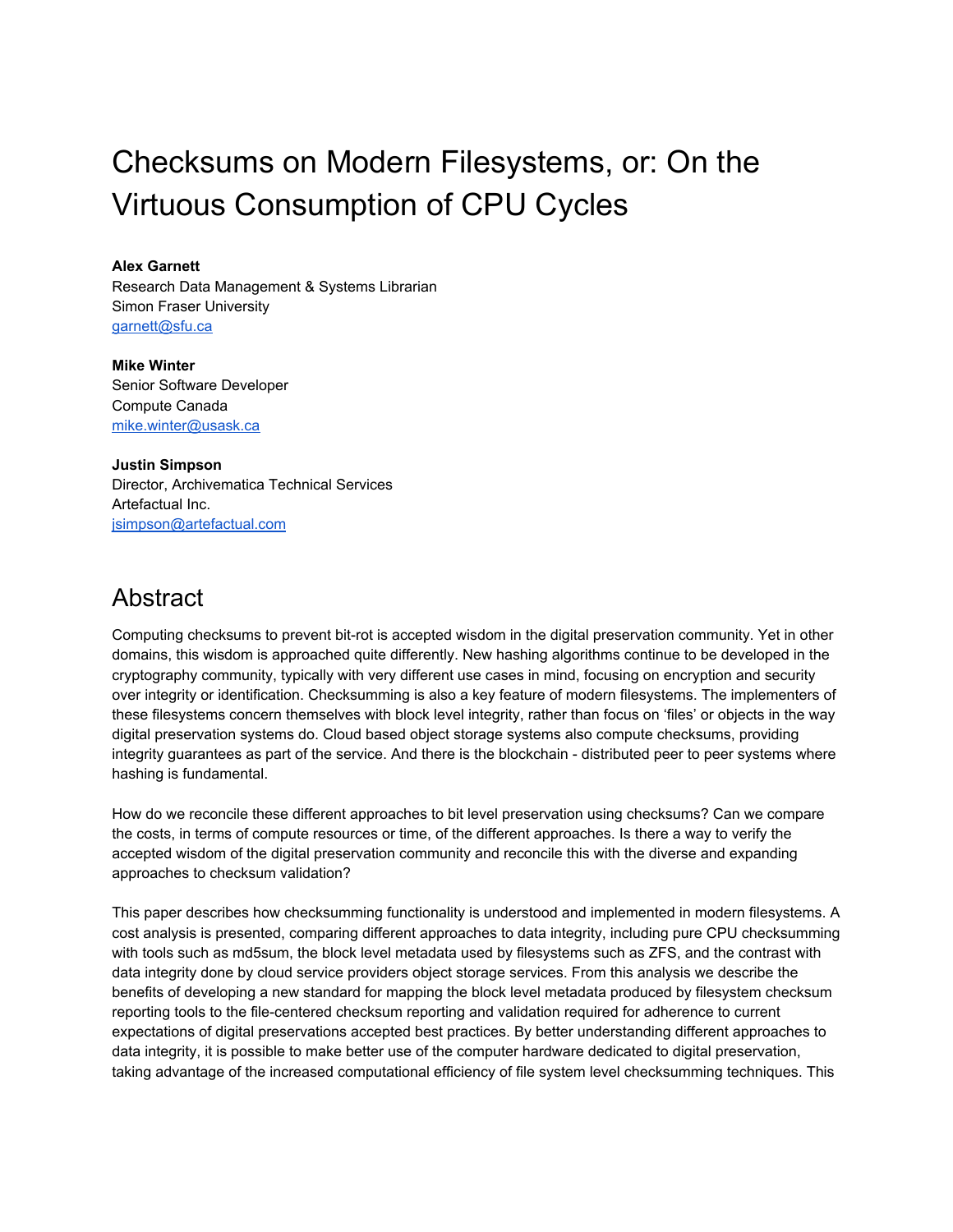work closes a gap between current best practices in digital preservation and in high-performance computing. Sample code paths for working with and validating block checksums are also demonstrated.

#### Introduction

"Bit rot," as it is used by digital preservation practitioners, is not a widely understood concept. The Wikipedia entry is a disambiguation page (Wikipedia, 2016), leading to 1) a short story of the same name, 2) a different page on "Software rot," which in digital preservation is generally taken to be an opposite problem, but which the Guardian (and, apparently, Vint Cerf) still include under the term Bit rot (Gibbs, 2015), and, finally, 3) to a Wikipedia page on "Data degradation" (Wikipedia, 2018), which accurately describes the problem as it is understood in digital preservation but as of this writing has a very active and contentious discussion on its internal "Talk" page about whether it ought to be merged with the article on Data corruption.

To some extent this is not surprising. End users generally have different amount of error tolerance baked into their expectations of different parts of computing ecosystems: websites may go down sometimes, and data entered into a browser may not be saved faithfully, but it is probably fair to say that most people who have never tried to load Commodore 64 software from audiocassette (or who repressed the memory of doing so) expect 100% reliability from a computer's file system<sup>1</sup> -- especially a filesystem which, in their perception, is functionally inert -- and would not want to even think about, let alone use, a filesystem which was less than 100% reliable.

Although research into Bit rot in consumer use cases was already being published by the mid-90s (O'Gorman et al., 1996), most of the computing industry has treated it as equivalent to hard disk failures, that is, a failure scenario which will a) always be captured through hardware monitoring, and b) be best addressed through redundancy. Meanwhile in the digital preservation community, we continue to see Bit rot monitoring introduced at the application level. The Islandora repository software includes a "Checksum Checker" module (Jordan, 2016) which is designed to periodically loop through every object in a repository and run the equivalent of a `shasum` on however many TB of files it's pointed at. Archivematica includes an analogous "fixity" tool (Artefactual, 2017) which will periodically report the result of full-collection checksums to the administrator dashboard.

The use of these tools has been enthusiastically adopted as a best practice for good reason: among the advantages provided by full-fat digital preservation, as opposed to the control group of an average IT department, is the ability to confidently guard against and systematically report Bit rot. This has become increasingly necessary as entire filesystems are virtualized and made to span multiple disks below the visible layer at which digital preservation departments typically work with them; the likelihood of insidious errors from data moving around in the backend has, if anything, increased (Addis et al., 2011). What is not necessarily appreciated by digital preservation practitioners, however, is that the hardware cost of performing these checks has increased along the same lines, and is probably nonzero even as far as they themselves are concerned.

When no one has a "bare metal" server dedicated to a single application stack anymore, and any time that one virtual server spends idle can be leased out to another, CPU cycles have a cost figure attached to them. Amazon has made this especially clear for any libraries or archives using their infrastructure, and many local

<sup>&</sup>lt;sup>1</sup> A "filesystem" refers to the way that computers structure files and folders on a disk; for most of the past two decades, Microsoft has used filesystems called FAT32 and NTFS, Apple has used HFS and HFS+, and Linux has used ext2 and ext4. While older filesystems have some limitations around large files (for example, FAT32, which is still occasionally seen on SD cards and USB drives, doesn't support individual files larger than 4GB), they otherwise have relatively similar "features".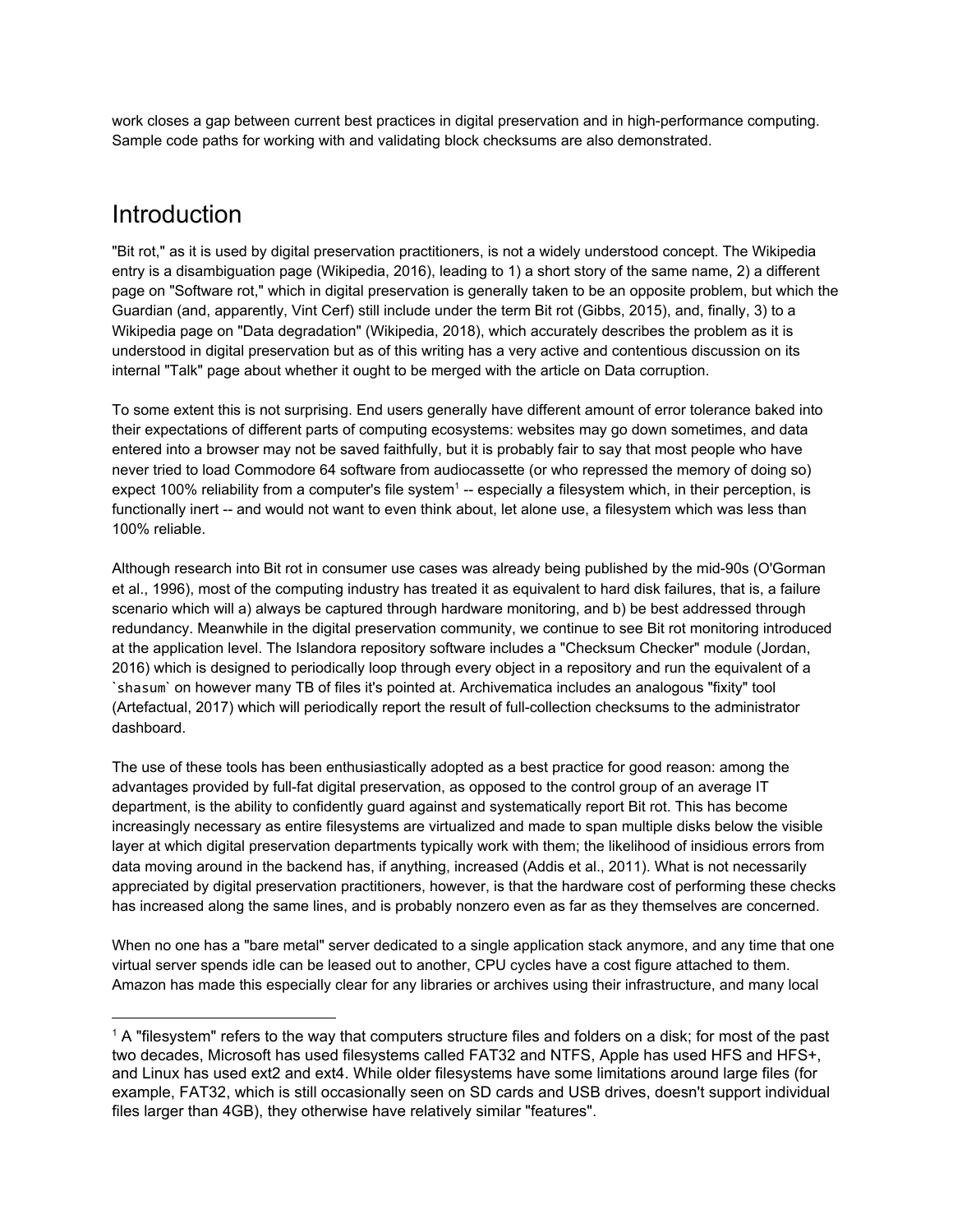providers (and long-suffering VPS systems administrators) are following suit. Most digital preservation software has relatively modest systems requirements; it generally needs to serve a web app of some kind, plus do some amount of processing on ingest of new files, but can be safely assumed to be near-idle most of the rest of the time. Still, scalability, especially to very large individual files or very large ingested packages, is already a going concern for many of these platforms; many known issues are invisible below the terabyte scale and worsen quickly thereafter. By comparison, most solutions to calculating checksums in software scale indefinitely, but they do so linearly, using more CPU time for however many bytes are in a file. Incorporating a periodic job which churns through an entire multi-terabyte collection in this way can, in our observed cases, increase the total annual CPU consumption of a reasonably voluminous repository by a factor of ten or more. By a significant margin, checksum validation uses more CPU than any other component of a digital preservation stack.

Calculating full checksums in software is not efficient. There is also an argument to be made that it also increases wear and tear on the disks themselves, actually accelerating degradation, by repeatedly accessing large files that would normally not be read that frequently under normal use. If we agree, however, that we should be doing it, and (crucially) reporting it, we ought to examine alternative methods of monitoring checksums -- chiefly, at the hardware level -- with the goal of marrying our best practices with those of the high performance computing sector.

#### Implicit Checksumming

Checksums are a special class of hash functions, designed to ensure easy checking of data integrity by reducing any arbitrary-size data chunk to a fixed-length value. If the checksum of a data chunk changes it means the contents of the chunk have changed as well. Hashing is often mentioned in the context of cryptocurrencies and encryption, but it always entails the same process of running a scrambler (i.e. hash) on some input and producing predictable output. Sometimes hashing is performed in a way that makes it near-impossible to get the original input back from the output unless you have a special user-specific key that was used by the hash process -- this is the basis of encryption -- but all that differentiates our preservation checksums from other hashes is that they're designed to be run on entire files<sup>2</sup>, and produce short strings which can then be easily compared. Because of the way these hashes work, changes on the order of a single bit between two files will produce a totally different checksum, making verification simple.

Several of the oldest and most common hashing algorithms, such as *md5* or *sha1*, are no longer considered secure or viable for use in encryption because it is too easy to brute-force your way to guessing the original input that corresponds to a hashed output on a powerful enough computer; ironically, this makes them more attractive in a digital preservation context, because we are mainly concerned with generating a hash as quickly as possible for record-keeping purposes. However, this doesn't mean that checksum monitoring is an inactive research and development domain! In fact, virtually all of the new filesystems introduced over the past decade have incorporated methods of tracking and validating checksums implicitly every time a file is accessed. These

<sup>&</sup>lt;sup>2</sup> Audiovisual preservation has a practice of checksumming individual frames of video files along similar lines, to further localize any corruption errors. In this way a preservation checksum is not necessarily a full file checksum, but is always functionally similar.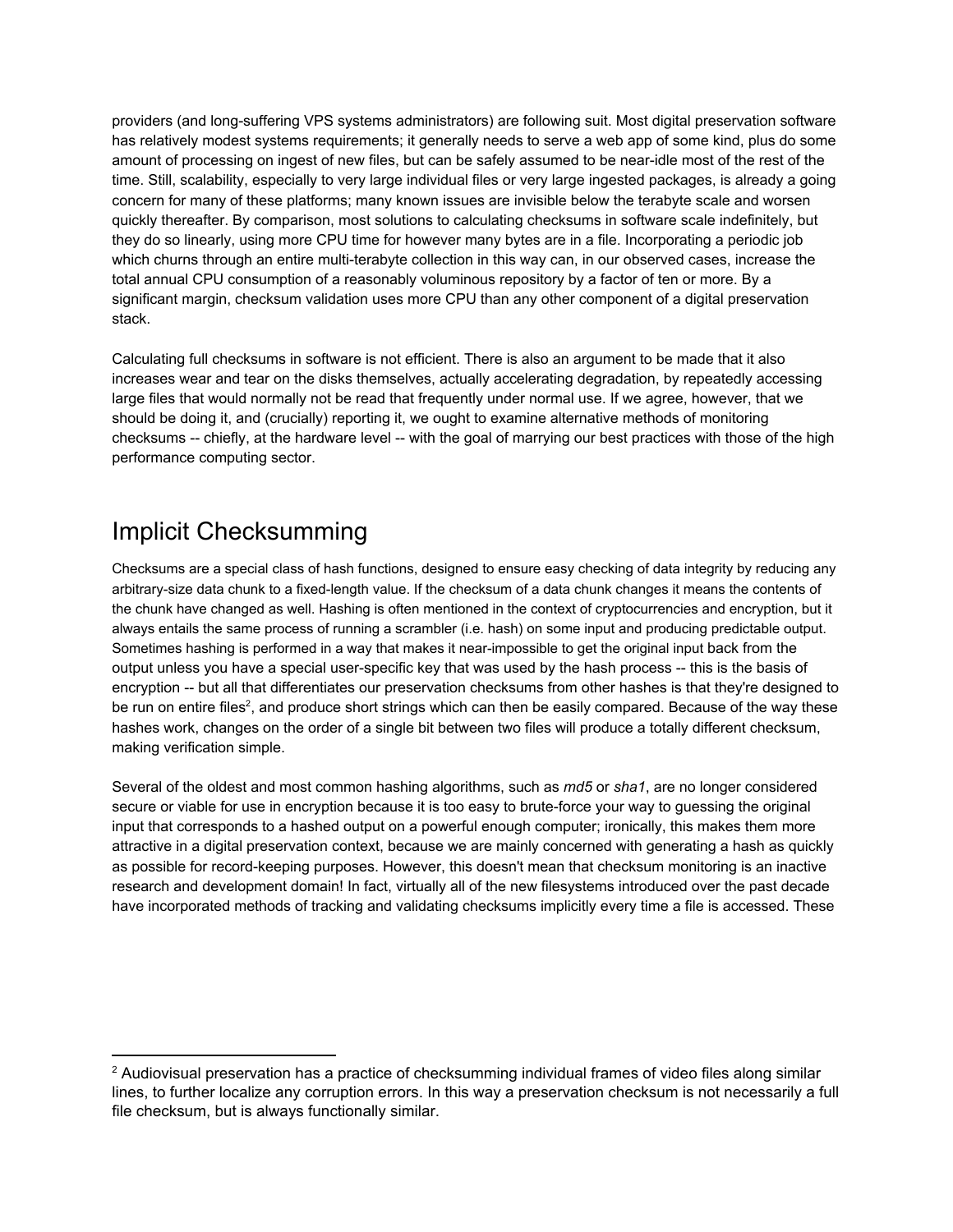filesystems -- Linux/Oracle's ZFS and BTRFS, Microsoft's ReFS, and (to a lesser degree) Apple's APFS $^3$  -were all designed with the goal of making checksum monitoring near-automatic to prevent data loss.

Essentially, ZFS, BTRFS, and ReFS work by writing checksums to disk as metadata at the same time as files themselves are written, so that errors can be raised implicitly whenever the files are later accessed and the checksums do not match. There are only two aspects of this that are less than ideal for digital preservation use cases. Firstly, files would still have to be accessed individually for checksums to be "checked" in a literal sense; however, this could be tooled around -- and may not be necessary in every context, assuming proper error reporting on the disk itself. Second, these checksums are not calculated on a per-file basis; they are calculated on a \*per-block\* basis, usually 4KB or 64KB. These blocks are not necessarily as meaningful for preservationists as-is -- most of our tools are developed around monitoring individual files -- and would necessitate a re-orientation of checksum reporting on individual files or preservation objects toward the entire filesystem.

In a typical preservation system items can and will go unread for large periods of time, which means there will be large periods of time without implicit checksumming. This is why ZFS and ZFS-like filesystems recommend explicit filesystem 'scrubbing', usually run via a cron job every few weeks, in which the filesystem itself runs a low-priority process to check the integrity of each block. The scrubbing process, activated by one line in a cron file, removes the need for external fixity or integrity checking programs. Additionally, the ZFS Event Daemon for Linux can be installed to inform preservation staff when an error is detected, whether during a normal read or a scrub.

# Fixing Data Errors Automatically and Additional Data Integrity Features

Beyond detecting errors automatically, a powerful feature of a checksumming filesystem such as ZFS lies in its ability to automatically restore corrupted data. If a ZFS filesystem is initialized in a RAIDZ (ZFS' software RAID) or mirrored configuration across multiple physical disks, not only will ZFS detect bit errors but it will automatically and silently fix corrupted blocks using correct copies of the data stored in other locations in the file system. ZFS-likes are even sophisticated enough to detect when a block containing a checksum has been corrupted, rather than the checksum's corresponding data, and will automatically fix the checksum. As with all RAID configurations, a ZFS-like mirrored or RAIDZ setup will also recover from one or more physical disk failures in a system.

This ability of ZFS-like filesystems to automatically correct corrupted data provides a huge advantage over the fixity-only systems discussed earlier in the paper. A failed fixity check only tells a preservation administrator of corruption in a file while a self-healing ZFS-like filesystem automatically restores the file to its correct state without having to resort to backups and a large amount of manual intervention by the administrator (Cook, 2005).

<sup>&</sup>lt;sup>3</sup> APFS, though a contemporary of newer, checksum-aware filesystems, still largely infers data integrity from disk health rather than calculating checksums on a per-file or per-block basis the way that ReFS, ZFS, and BTRFS do; Apple justifies this on the grounds that APFS only runs on a narrow range of consumer solid state drives (i.e. those found in iPhones, iPads, and Macs) using storage drivers designed by Apple to provide equivalent monitoring (Leventhal, 2016).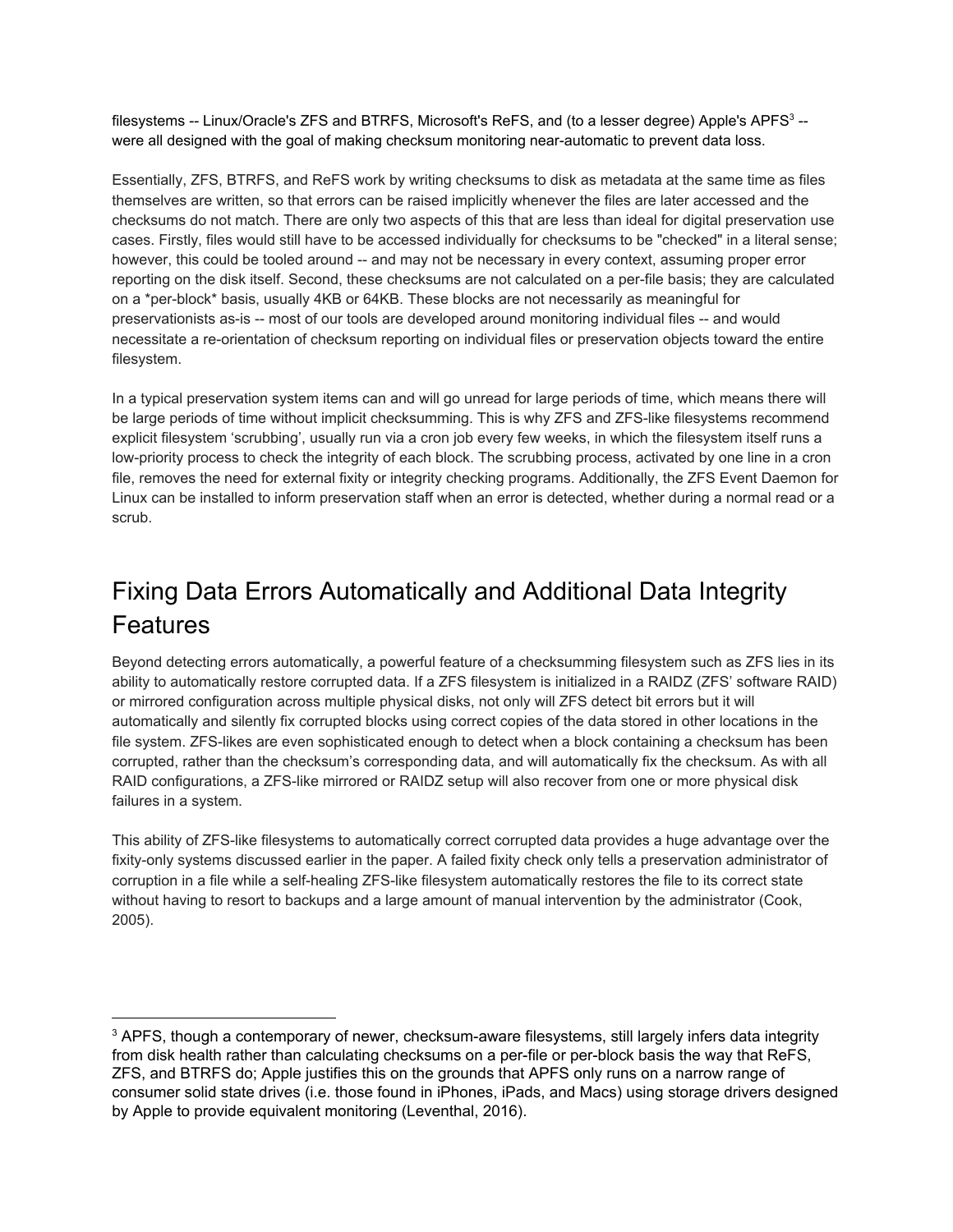# Backups, Easy Data Transfer and Further Integrity Protection

As well as the advantages in data integrity provided by checksumming and self-healing, ZFS-likes also provide easy backup and transfer of data. ZFS-likes provide a filesystem 'snapshotting' capability that, because of the use of a copy-on-write (COW) strategy, near-instantaneously generate point-in-time duplicates of a filesystems' state. These snapshots can be used to rollback a corrupted, damaged or mis-configured filesystem to an earlier known-good state. In addition, snapshots can be easily transferred using send/receive functionality that allows a snapshot to transferred as a single file then imported into a ZFS/BTRFS installation on a different host. This functionality can be used as a standard backup solution or as an alternative to a LOCKSS-style item distribution. The zfs-auto-snapshot tool can be used to easily configure and automate this process on Linux.

The COW implementation of snapshotting, in which snapshots only contain files that have changed from the previous snapshot, allows for incremental backups/offsite mirroring rather than a full transfer of the filesystem each time the process in run. This greatly reduces the transfer and storage overhead needed for a preservation system. Another advantage ZFS-likes offer in terms of resource usage efficiency is dynamic compression to reduce the size of data on disk. As long as enough CPU is provisioned on the storage host, the decompression of data in real-time is not noticeable. This feature is especially suitable for a preservation deployment where large amounts of data with low access rates are the norm.

In addition to being fanatical about the use and care of data checksums in persistent storage (ZFS-likes go so far as to store redundant copies of all checksums across disk areas that are separate from the data itself so combined data/checksum corruption is less likely) a common best practice is to use error-correcting code (ECC) RAM on the same machine to further reduce the possibility of data corruption. ECC memory, much like ZFS-like filesystems, checksums all data values it is storing and automatically corrects any errors that occur. RAM is vulnerable to 'bit-flipping', the volatile storage equivalent of bit rot. Bit flips usually occur when background radiation causes a single bit in a memory word to change state. This is of special concern for ZFS-likes, which compute checksums in memory. If the checksum calculation is corrupted in RAM before it is written to disk then all of the careful measures taken to ensure data integrity on disk are for naught.

#### Not yet Suitable for Cloud Installations and Other Caveats

A properly configured host with a ZFS-like filesystem, ECC memory and continuous snapshotted backups is a fantastic tool for digital preservationists to ensure very high levels of data integrity in their collections. However, there are caveats to be aware of when setting up such a system. The largest is that a high-integrity ZFS-like configuration is not yet suitable for deployment on a cloud. ZFS-likes require direct access to the physical storage assigned to a host to properly ensure that the physical state of the storage media is the same as its model of that state. This cannot be guaranteed in a cloud environment with its many levels of indirection between an instance and its underlying storage. ZFS-likes can be run on non-cloud virtualized environments such as VMWare or VirtualBox as long as their configuration is setup to allow direct access to disk (for example, enabling PCI passthrough).

In addition, careful attention to monitoring and setup is required with ZFS-likes. ZFS-likes have configurable types of write cache, RAIDZ levels, mirroring, checksumming and compression that should be planned for before a system is deployed. Scrubs, error monitoring, alerts and incremental backups must be designed and configured correctly. Due to the focus on data integrity, the large amount of overhead in checking snapshots and various caching techniques, ZFS-likes require a relatively large amount of (preferably ECC) RAM, suffer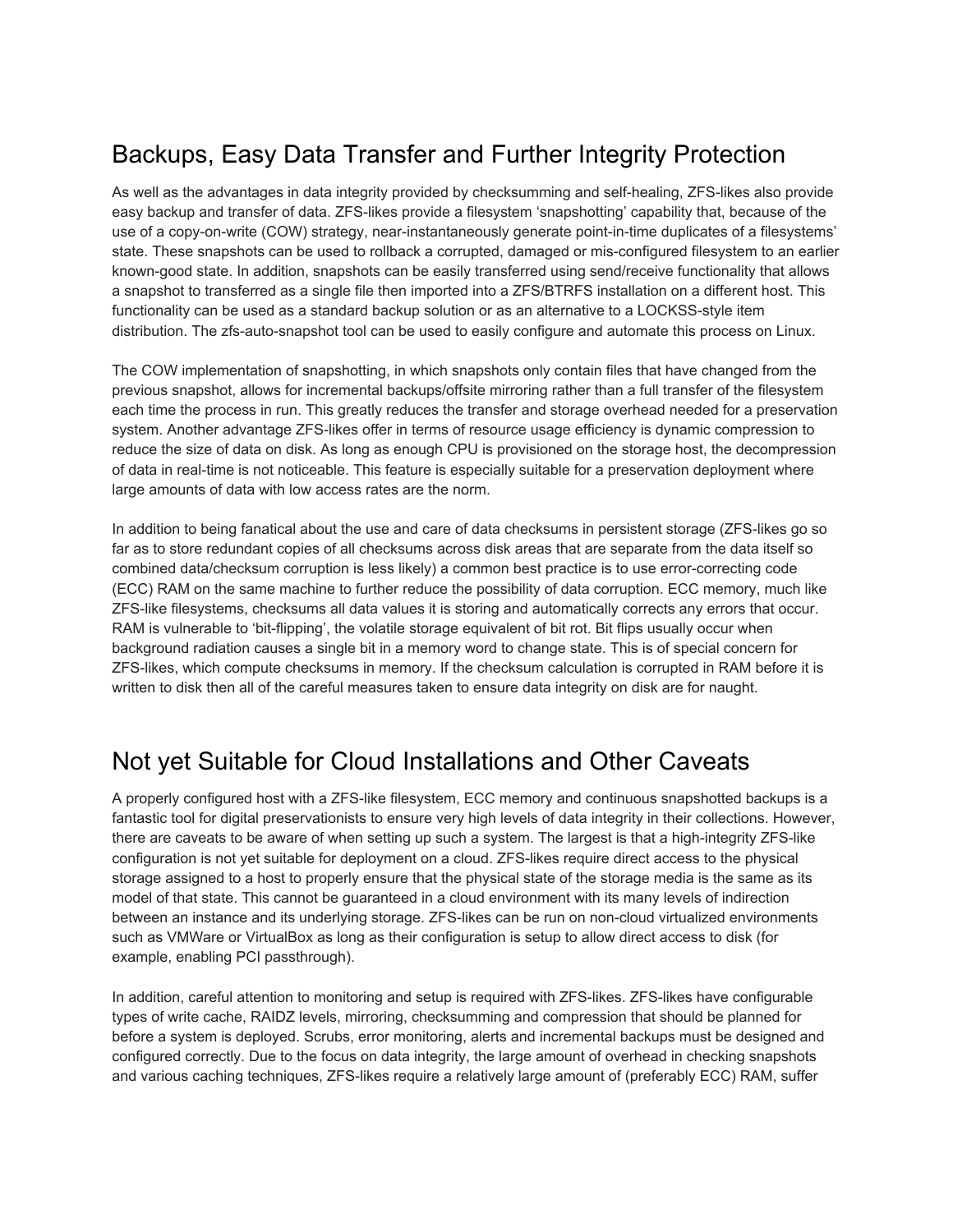declining performance after physical drives become more than 50% full and are generally not advised to be used as swap space or boot disks.

However, for a digital preservation installation that wants to provide the highest possible data integrity over the span of years if not decades, this requirement for meticulous deployment planning is more of a feature than a bug. The administrator of a properly planned and executed ZFS-like is rewarded with a fantastically featured storage tool with data integrity guarantees that are generationally superior to standard solutions.

ZFS and BTRFS have both been in active development since the late 2000s, but have not been very widely adopted due to a combination of a) intellectual property and licensing issues (both Oracle and Red Hat have been feuding around them at various points in time), b) early instability, and c) a lack of salience around specialized filesystems, combined with higher-than-normal memory requirements<sup>4</sup>. Also, nobody likes migrating filesystems. ReFS is comparatively young, but is only available in Microsoft server environments which most digital preservation infrastructure does not use. Adoption is lately increasing, however -- it is only since Ubuntu 16.04 (released in April of 2016, hence 16.04) that ZFS has been available as a default, open source option when partitioning a disk -- and the popularity of Amazon's S3 object storage makes a strong case that not all filesystem types are equally suited to all use cases, encouraging more critical evaluation here. The overhead, in terms of CPU, memory, and disk usage, from using a ZFS partition as your repository storage and making use of its implicit checksum reporting in your stack is theoretically much lower than the overhead from running an md5 hashing tool like `md5sum` on 20TB of packages approximately once per month.

#### Cost Analysis

Some back-of-the-napkin math is useful here to actualize the cost of periodically calculating checksums in software. A typical Amazon EC2 server instance with 4 CPUs -- an "m1.xlarge" instance in this case -- currently costs about \$0.35 USD per hour to run (Heaton, 2018), not including configuration time. A comparable four-core desktop CPU can compute an `md5sum` checksum on a 15GB file in just under 90 seconds (Ma, 2015). Therefore, if we multiply the average run-time upward to a repository containing 20TB of packages, assuming a good linear read speed of at least 150MB/s and not too much overhead from logging data, making API calls, seeking on the disk in between files, etc., we can conclude that it would require about 30 hours to checksum the entire 20TB, or about \$10 USD at current EC2 rates. Assuming that checksums are checked in this manner about once a month, and adding some degree of server overhead to our estimate, periodic checksum monitoring with current techniques would cost approximately \$200 USD per year in CPU time alone, or 15 days out of every year for that four-core machine.

While this is not a very large sum of money for many institutions, it represents a fairly idealized environment -many institutions cannot leverage Amazon's cloud services due to different jurisdictional rules around privacy and security -- and is, in any case, helpful to put a number to. In a less idealized environment, i.e., one in which your CPU cycles cannot be priced out because they're competing with other apps on the same homegrown server, the opportunity cost of calculating checksums in software, plus I/O blocking, etc., is likely much higher.

<sup>4</sup> Earlier versions of ZFS were so proprietary and so questionable in terms of reliability that writing a paper which could fairly be characterized as "we should all migrate to ZFS" as recently as five years ago would effectively paint you as an Oracle shill with not-great judgment.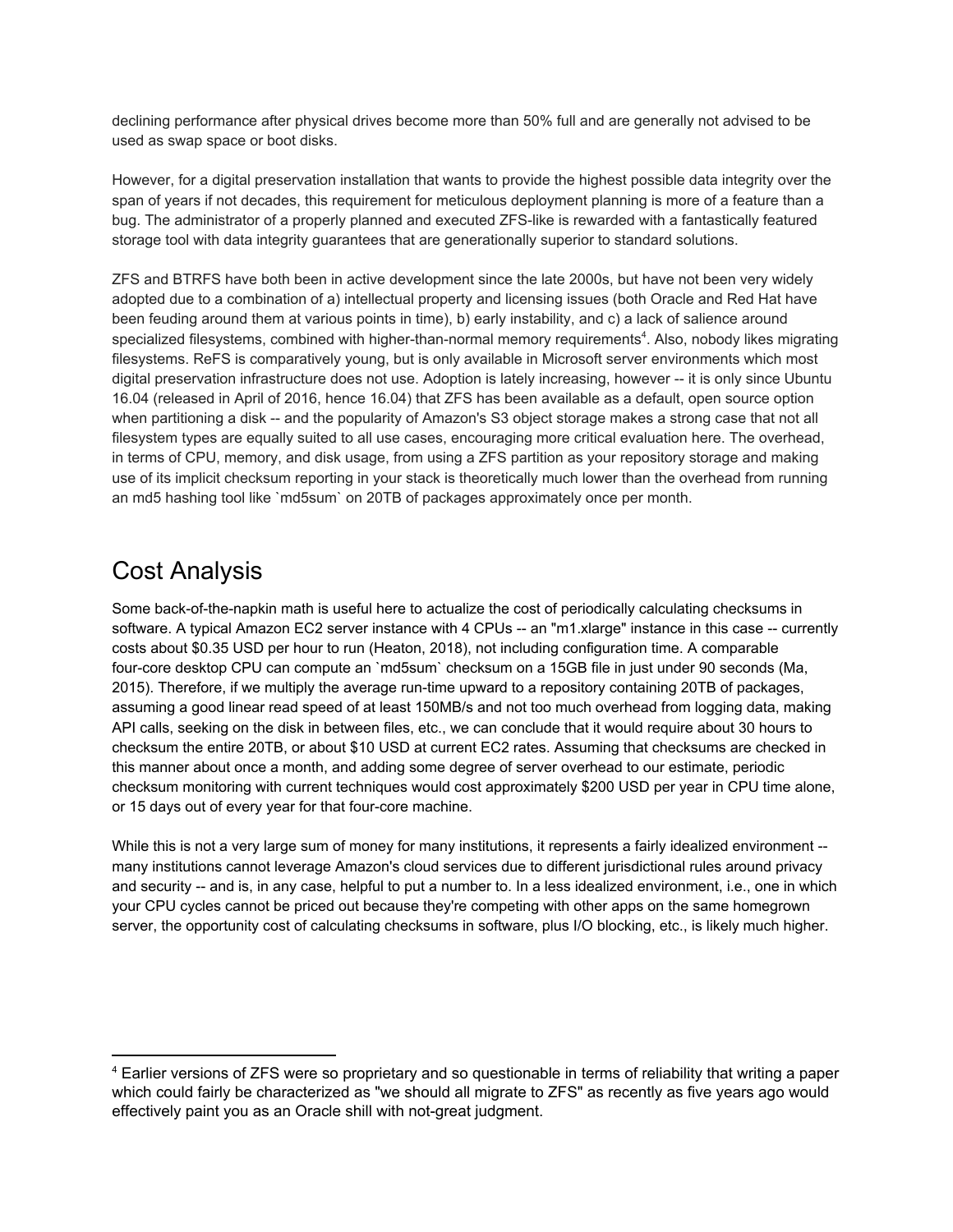### ZFS Pseudocode example

Adoption is probably a major problem in recommending a modern filesystem; most digital preservation implementers are more expert in software than hardware, and when provisioning (or requisitioning) generic disk, you are, as of this writing, more likely to get ext4 than ZFS due to the former's lower memory requirements and a perception that ZFS is for more specialized use cases. However, there is also the increasing adoption of dedicated non-filesystem *object storage* (such as Amazon S3) to consider; the middleware managing these volumes arguably obviates the need for manual `md5sum`-style checksumming, and our infrastructure should be responsive to this. An adaptive solution would be to start shipping preservation software like Archivematica with two separate code paths for bit-level preservation checks: the current one that runs `md5sum` on each package individually, and an alternative that simply reads the data from a checksum-aware filesystem. The barrier to doing this is small -- it only requires an agreed-upon standard for mapping filesystem checksum reporting to current expectations around `md5sum`, some of which is provided in this paper -- and more importantly, having the code paths in place would provide much more solid ground with which to negotiate with infrastructure providers or budget EC2 allocations. It also closes a gap between current best practices in digital preservation and in high-performance computing.

Per the documetation (Oracle Corporation, 2010), the best way to interact with a ZFS diagnostic engine is with the `zpool status` command; a call to `zpool status -v` (with the verbose flag) produces the following sample output:

| pool: tank<br>config:                              | # zpool status -v<br>state: UNAVAIL<br>status: One or more devices are faulted in response to IO failures.<br>action: Make sure the affected devices are connected, then run 'zpool clear'.<br>see: http://www.sun.com/msg/ZFS-8000-HC<br>scrub: scrub completed after 0h0m with 0 errors on Tue Feb 2 13:08:42 2010 |                                   |  |                                     |        |                                                                     |  |
|----------------------------------------------------|----------------------------------------------------------------------------------------------------------------------------------------------------------------------------------------------------------------------------------------------------------------------------------------------------------------------|-----------------------------------|--|-------------------------------------|--------|---------------------------------------------------------------------|--|
|                                                    | <b>NAME</b><br>tank                                                                                                                                                                                                                                                                                                  | STATE READ WRITE CKSUM<br>UNAVAIL |  | 0<br>0                              |        | 0 insufficient replicas                                             |  |
|                                                    | c1t0d0<br>c1t1d0                                                                                                                                                                                                                                                                                                     | ONLINE<br>UNAVAIL                 |  | ø<br>0<br>$\mathbf{1}$<br>$4 \quad$ | 0<br>0 | cannot open                                                         |  |
|                                                    |                                                                                                                                                                                                                                                                                                                      |                                   |  |                                     |        | errors: Permanent errors have been detected in the following files: |  |
| /tank/data/aaa<br>/tank/data/bbb<br>/tank/data/ccc |                                                                                                                                                                                                                                                                                                                      |                                   |  |                                     |        |                                                                     |  |

Currently, Archivematica's Storage Service calls the validate function from the Python-Bagit module when a fixity scan is initiated (manually or automatically) on a given AIP: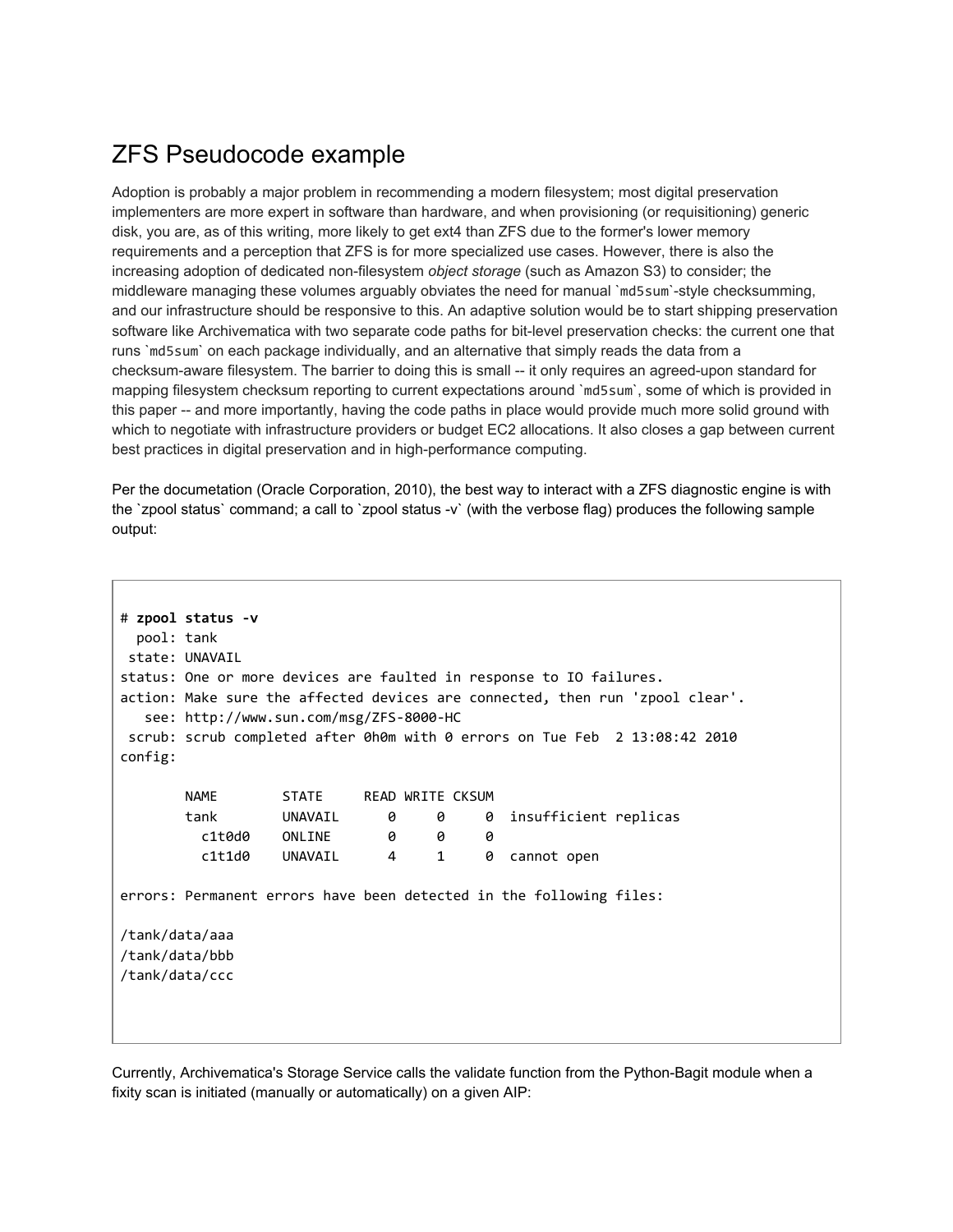[https://github.com/artefactual/archivematica-storage-service/blob/3cada6fe040697f4aa684836e4b2eb7d3b19a](https://github.com/artefactual/archivematica-storage-service/blob/3cada6fe040697f4aa684836e4b2eb7d3b19ab50/storage_service/locations/models/package.py#L1647) [b50/storage\\_service/locations/models/package.py#L1647.](https://github.com/artefactual/archivematica-storage-service/blob/3cada6fe040697f4aa684836e4b2eb7d3b19ab50/storage_service/locations/models/package.py#L1647) This function is looped through and called for each AIP individually when a full scan ("scan all") is requested.

In a ZFS environment, we could instead replace the "scan all" function with a single Python call to zpool like so (and alias the regular scan to the "scan all" behaviour so we only have a single call for checking the entire disk), which checks for errors:

```
error_files = subprocess.Popen(["zpool status -v | sed -n -e '/errors/,$p'"],
stdout=subprocess.PIPE)
```
We could then quickly parse the output of the fixity scan line-by-line to identify the problematic files.

#### Conclusions and Other Notes

Filesystems are an area of relatively active and exciting development in commodity computer hardware, and we believe that they are of greater interest to digital preservation implementers than has so far been observed. While we have discussed several problematic aspects of implementing modern, checksum-aware filesystems such as ZFS, we believe that the current state of the art for monitoring bit rot in digital preservation systems is also not necessarily ideal, and would benefit from consideration of these new developments. Bit-level presentation is generally touted as one of the most significant differentiators between our tools and those of other infrastructure providers; however, our approach to solving this problem in software is agnostic to any middleware solutions that may be more helpful, and potentially expensive relative to our other preservation infrastructure, limiting the opportunity for a mutual appreciation of value by systems administrators and other stakeholders. The digital preservation community understands better than others that not all storage is equal, and the adoption of modern filesystems could be an asset for improving communication across teams and increasing overall confidence in our services.

One final point of clarification we'd like to make is that running a full checksum in software immediately before and after files are transferred between two disks (or using the functionality built into a tool like rsync to do this automatically as part of the transfer) is always good practice, and not obsoleted by any of the other solutions here; our recommendations only pertain to scheduled checksum validation.

#### References

Addis, M., Wright, R., & Weerakkody, R. (2011). Digital Preservation Strategies: The Cost of Risk of Loss.

SMPTE Motion Imaging Journal, 120(1), 16–23. https://doi.org/10.5594/j18003XY

Artefactual. (2017). Fixity checking and reporting - Archivematica. Retrieved April 13, 2018, from

[https://wiki.archivematica.org/Fixity\\_checking\\_and\\_reporting](https://wiki.archivematica.org/Fixity_checking_and_reporting)

Cook, T. (2005). Demonstrating ZFS Self-Healing. Retrieved April 15, 2018, from

https://blogs.oracle.com/timc/demonstrating-zfs-self-healing